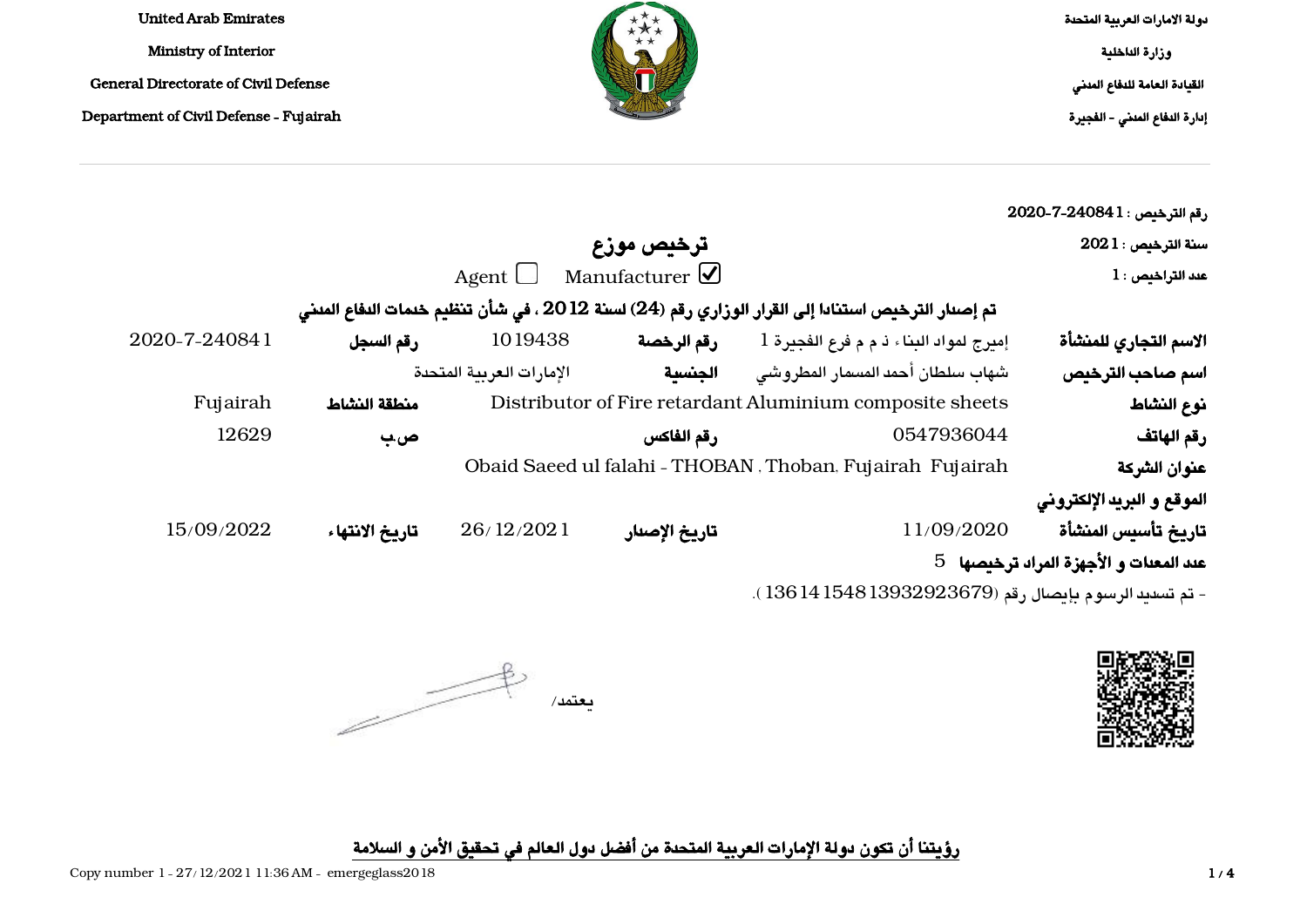| es.        |     | دولة الامارات العربية المتحدة |
|------------|-----|-------------------------------|
|            | $*$ | وزارة الناخلية                |
| Defense    |     | القيادة العامة للنفاع المنني  |
| - Fujairah |     | إدارة النفاع المنني - الفجيرة |
|            |     |                               |

**United Arab Emirate** Ministry of Interior General Directorate of Civil

Department of Civil Defense

رقم الترخيص : 2020-7-240841 الاسم التجاري للمنشأة : إميرج لمواد البناء ذ م م فرع الفجيرة 1

 $\rm Agent$  Manufacturer  $\overline{\bigcup}$  Manufacturer  $\overline{\bigcirc}$  2021 -  $\rm 2021$ 

 $1$ عدد التراخيص  $\,$  :

: Name of theManufacturer : 2019-6-224543 Licence No. of theManufacturer اميرج ميتل اندستري ش ذ م م : theManufacturer الميرج ميتل اندستري ش ذ م م : theManufacturer of theManufacturer : 2019-6-224543 Licence No. of theManu

| اسم المختبر<br>الصادر<br>للشهادة                                                                                                                                                                                                                                                                                                                                                                                                                                                                                                                                                                                                                            | رقم شهادة السلامة                                                                                                                                                                                                                                                                                                                                                                                                                                                                                                                                                                               | تاريخ انتهاء قيد<br>الوكالة | رقم قيد الوكالة | اسم المصنع                                    | يلد الصينع              | الاسم التجاري      | اسم المعدة/المواد/النظام                      |  |  |
|-------------------------------------------------------------------------------------------------------------------------------------------------------------------------------------------------------------------------------------------------------------------------------------------------------------------------------------------------------------------------------------------------------------------------------------------------------------------------------------------------------------------------------------------------------------------------------------------------------------------------------------------------------------|-------------------------------------------------------------------------------------------------------------------------------------------------------------------------------------------------------------------------------------------------------------------------------------------------------------------------------------------------------------------------------------------------------------------------------------------------------------------------------------------------------------------------------------------------------------------------------------------------|-----------------------------|-----------------|-----------------------------------------------|-------------------------|--------------------|-----------------------------------------------|--|--|
| THOMAS<br><b>BELL</b><br>WRIGHT<br><b>UAE</b>                                                                                                                                                                                                                                                                                                                                                                                                                                                                                                                                                                                                               | TBW0300526&TBW0300527                                                                                                                                                                                                                                                                                                                                                                                                                                                                                                                                                                           | 11/09/2022                  | 1019438         | <b>EMERGE</b><br>METAL<br><b>INDUSTRY LLC</b> | United Arab<br>Emirates | Emerge U.K FR Plus | The exterior : Plate of aluminum<br>composite |  |  |
| إرقم الموديل :<br>Aluminum composite Panel Assembly: Exterior Cladding system : Emerge U.K FR plus (Larger cavity with mechanical Closed Joint system)Panel<br>Thickness: 4mmMax.Size of the panel:1450 mm Width x 3040 mm Height classification: Core &Panel ---- Pass (As per ASTM D 1929).<br>Class B-s 1, d0(As per EN 13501-1). Pass (As per NFPA285 system Designation ?A214B61-4)Usage: Exterior Cladding system allowed for<br>Low-rise and Mid-rise Buildings, EXCEPT FOR Malls, Theme park , Schools, Hospitals, assemblyAssembly Installation : As per CoC certificate<br>No: (TBW0300526,TBW0300527) and Drawing No.(EMI-D-002-Rev 00, 5 pages) |                                                                                                                                                                                                                                                                                                                                                                                                                                                                                                                                                                                                 |                             |                 |                                               |                         |                    |                                               |  |  |
| <b>THOMAS</b><br><b>BELL</b><br>WRIGHT<br><b>UAE</b>                                                                                                                                                                                                                                                                                                                                                                                                                                                                                                                                                                                                        | TBW0300512&TBW0300513                                                                                                                                                                                                                                                                                                                                                                                                                                                                                                                                                                           | 11/09/2022                  | 1019438         | <b>EMERGE</b><br>METAL<br>  INDUSTRY LLC      | United Arab<br>Emirates | Emerge U.K FRA2    | The exterior : Plate of aluminum<br>composite |  |  |
|                                                                                                                                                                                                                                                                                                                                                                                                                                                                                                                                                                                                                                                             | : إرقم الموديل $\frac{1}{2}$<br>Aluminum composite Panel Assembly: Exterior Cladding system : Emerge U.K FRA2 (Larger Cavity Closed Joint system)Panel Thickness<br>4mmMax .Size of the panel :208mm to 1450mm Width x 723mm to 3040mm Heightclassification : Core &Panel ---- Pass (As per ASTM D)<br>1929). Class A2-s 1. d0(As per EN 13501-1). Pass (As per NFPA285-2019 System Designation ?A114B61-4)Usage: Exterior Cladding system<br>allowed for any buildings Assembly Installation : As per CoC certificate No : TBW0300512.TBW0300513) and Drawing No.(EMI-D-001 Rev 00,<br>5 pages |                             |                 |                                               |                         |                    |                                               |  |  |

1 . يعتبر الموزع مرخص من قبل الإدارة العامة للدفاع المدني- Fujairah و يحق له مزاولة نشاطه في إمارة Fujairah فقط، استنادا إلى قرار مجلس الوزاري رقم (24) لسنة 2012 في شأن تنظيم خدمات الدفاع المدني للائحة التنفيذية رقم (213) لسنة 2017 ، و لا يحق مزاولة أنشطته في باقي الإمارات إلا بعد استخراج ترخيص موزع من قبل الإدارات العامة ذات الاختصاص بكل إمارة. 2 . إبلاغ الإدارة العامة للدفاع المدني في حالة تغيير أو تعديل في البيانات المتعلقة في الترخيص الصادر من قبل الإدارة العامة للدفاع المدني. ملاحظة:

<u>رؤيتنا أن تكون دولة الإمارات العربية المتحدة من أفضل بول المعتمد المعتمد ال</u>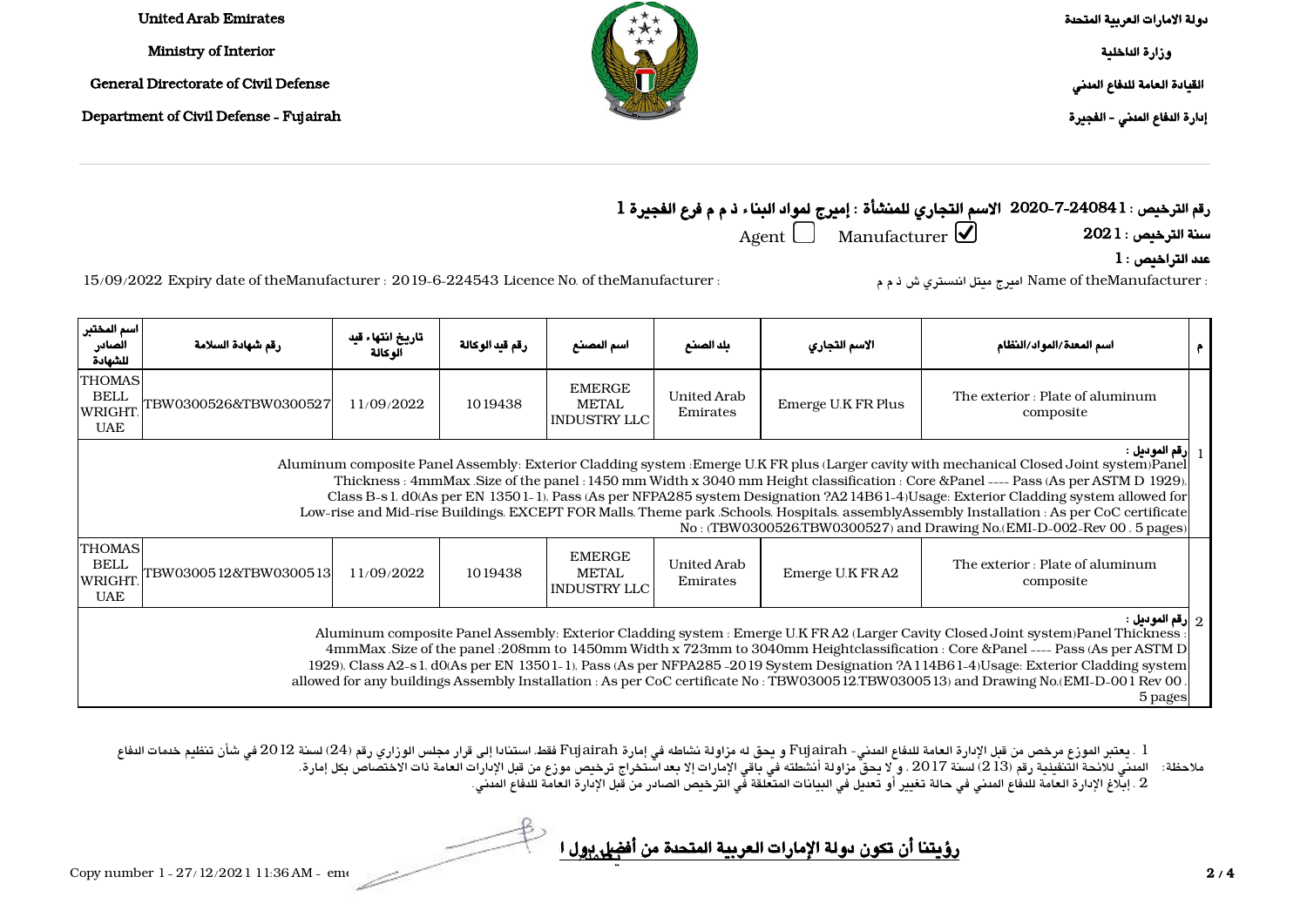دولة الامارات العربية المتحدة وزارة الداخلية القيادة العامة للدفاع المدني





Emirates Arab United Ministry of Interior

General Directorate of Civil Defense

Department of Civil Defense - Fujairah

رقم الترخيص : 2020-7-240841 الاسم التجاري للمنشأة : إميرج لمواد البناء ذ م م فرع الفجيرة 1  $\rm Agent$   $\Box$  Manufacturer  $\Box$  Manufacturer  $\Box$  2021 - سنة الترخيص

 $1$ عدد التراخيص  $\,$  :

: Name of theManufacturer : 2019-6-224543 Licence No. of theManufacturer اميرج ميتل اندستري ش ذ م م : theManufacturer اسرج ميتل اندستري ش ذ م م : theManufacturer اسرج ميتل اندستري ش ذ م م

| اسم المختبر<br>الصادر للشهادة                                                                                                                                                                                                                                                                                                                                                        | رقم شهادة السلامة                                                                                                                                                                                                                                                                                                                                   | تاريخ انتهاء قيد<br>الوكالة | رقم قيد الوكالة | اسم المصنع                                           | بلد الصنع                      | الاسم التجاري      | اسم المعدة/المواد/النظام                      |  |  |  |
|--------------------------------------------------------------------------------------------------------------------------------------------------------------------------------------------------------------------------------------------------------------------------------------------------------------------------------------------------------------------------------------|-----------------------------------------------------------------------------------------------------------------------------------------------------------------------------------------------------------------------------------------------------------------------------------------------------------------------------------------------------|-----------------------------|-----------------|------------------------------------------------------|--------------------------------|--------------------|-----------------------------------------------|--|--|--|
| <b>THOMAS</b><br><b>BELL</b><br>WRIGHT.<br><b>UAE</b>                                                                                                                                                                                                                                                                                                                                | TBW0300651                                                                                                                                                                                                                                                                                                                                          | 11/09/2022                  | 1019438         | <b>EMERGE</b><br><b>METAL</b><br><b>INDUSTRY LLC</b> | <b>United Arab</b><br>Emirates | Emerge U.K FRA2    | The exterior : Plate of aluminum<br>composite |  |  |  |
| رقم الموديل :<br>Aluminum composite Panel Assembly: Exterior Cladding system : Emerge U.K FRA2 Roof covering Assembly Panel Thickness : 4mmclassification<br>: Class A (As per ASTM E 108-17) Usage: Exterior Cladding system allowed for any buildings for Roof covering Assembly Installation : As<br>per CoC certificate No TBW0300651 and Drawing No.(EMI-D-003 Rev 00, 4 pages) |                                                                                                                                                                                                                                                                                                                                                     |                             |                 |                                                      |                                |                    |                                               |  |  |  |
| <b>THOMAS</b><br><b>BELL</b><br>WRIGHT.<br><b>UAE</b>                                                                                                                                                                                                                                                                                                                                | TBW0300650                                                                                                                                                                                                                                                                                                                                          | 11/09/2022                  | 1019438         | <b>EMERGE</b><br><b>METAL</b><br><b>INDUSTRY LLC</b> | United Arab<br>Emirates        | Emerge U.K FR Plus | The exterior : Plate of aluminum<br>composite |  |  |  |
|                                                                                                                                                                                                                                                                                                                                                                                      | رقم الموديل :<br>Exterior Cladding system : Emerge U.K FR Plus Roof covering Assembly Panel Thickness : 4mmClassification : Class A (As per ASTM E 108-17)<br>Usage: Exterior Cladding system allowed for any buildings for Roof covering Assembly Installation : As per CoC certificate No<br>TBW0300650 and Drawing No.(EMI-D-004 Rev 00, 4 pages |                             |                 |                                                      |                                |                    |                                               |  |  |  |

1 . يعتبر الموزع مرخص من قبل الإدارة العامة للدفاع المدني- Fujairah و يحق له مزاولة نشاطه في إمارة Fujairah فقط، استنادا إلى قرار مجلس الوزاري رقم (24) لسنة 2012 في شأن تنظيم خدمات الدفاع المدني للائحة التنفيذية رقم (213) لسنة 2017 ، و لا يحق مزاولة أنشطته في باقي الإمارات إلا بعد استخراج ترخيص موزع من قبل الإدارات العامة ذات الاختصاص بكل إمارة. ملاحظة:

2 . إبلاغ الإدارة العامة للدفاع المدني في حالة تغيير أو تعديل في البيانات المتعلقة في الترخيص الصادر من قبل الإدارة العامة للدفاع المدني.

يعتمد/

رؤيتنا أن تكون دولة الإمارات العربية المتحدة من أفضل دول العالم في تحقيق الأمن و السلامة